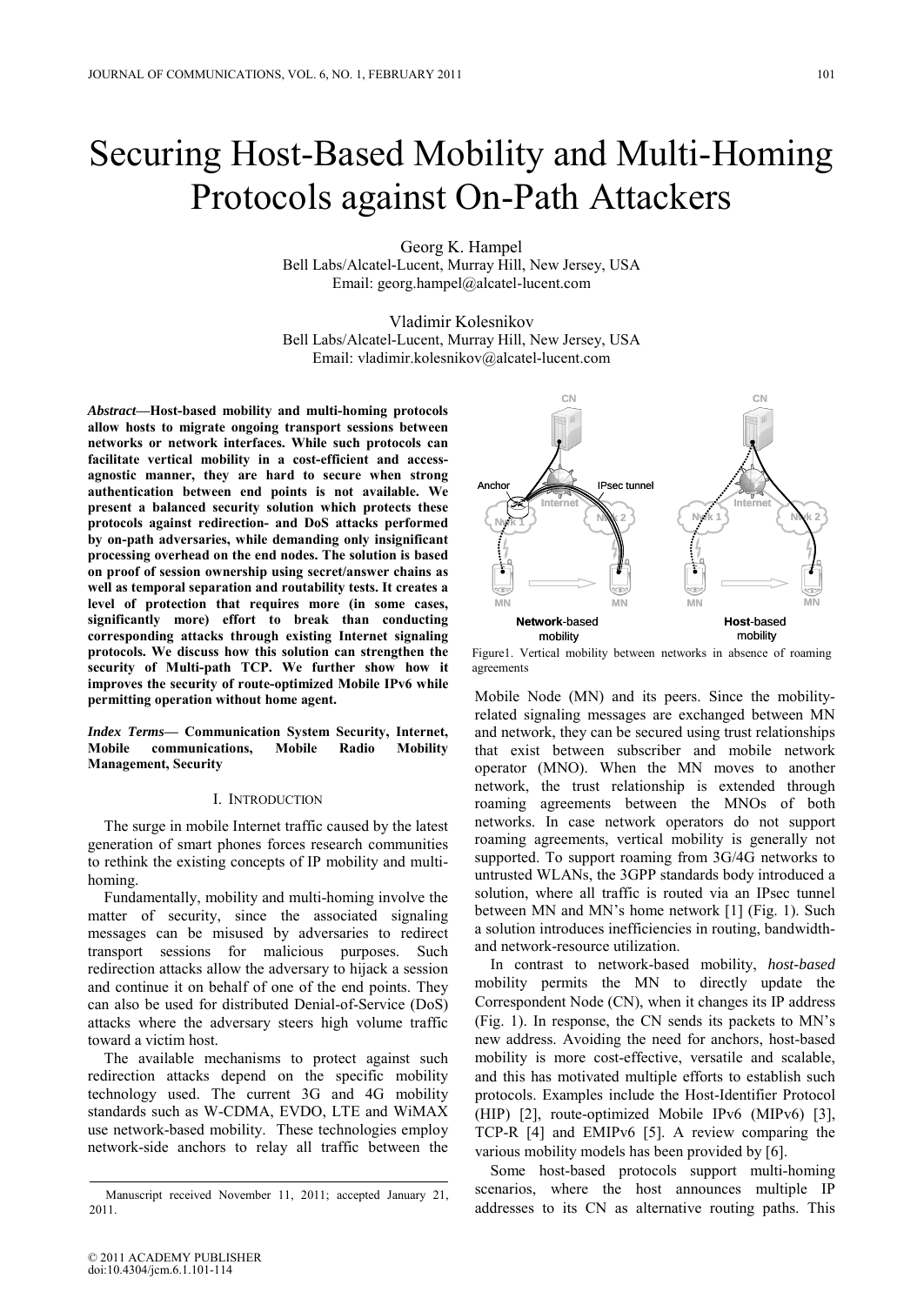permits session migration in a make-before-break manner, and increases session reliability due to the availability of additional fallback paths. Protocols that support such scenarios are SCTP [\[7\],](#page-13-6) multi-homed TCP [\[8\]](#page-13-7) and SHIM6 [\[9\].](#page-13-8) Another protocol, referred to as Multipath TCP (MPTCP), splices traffic along multiple transport paths, which improves the aggregate session throughput [\[10\].](#page-13-9) Since IP mobility and multi-homing address highly related issues, we mostly refer to them as *mobility* when addressing both phenomena.

Since the Internet does not enforce strong authentication between hosts, such mechanisms cannot be used to secure host-based mobility protocols. There are exceptions where such methods are applied to protect confidential information, e.g., in on-line banking and VoIP calls. The majority of traffic, however, is not secured using strong authentication because it is not considered necessary or the associated overhead cannot be justified economically.

Frequently, the user applies implicit forms of authentication based on her recognition of patterns in the data stream such as the visuals on a webpage, the voice of a well-known speaker or the expected environment shown on a video stream. While these forms of implicit authentication are by no means "strong", they are often hard to gauge and create a significant burden for an adversary to overcome. Since such methods are usually applied when the session starts, the adversary may prefer instead to hijack the session at a later point in time.

Such hijacking attacks can be thwarted by security measures that build on session ownership rather that host authenticity. For that reason, many host-based protocols have resorted to methods of weak authentication, such as random-nonce exchanges, key arrangement through Diffie-Hellman exchanges and routability tests [\[11\].](#page-13-10) We argue that the present solutions either provide insufficient protection, or they put an unnecessary processing burden onto the end nodes.

*Our Contribution*: We present a security solution, which sufficiently protects host-based mobility protocols when strong authentication is not available. Our solution focuses on on-path attackers that have passive control of the traffic stream or are of transient nature. We also consider situations where the attacker represents the end point of the traffic session itself to commit flood attacks.

Our solution is lightweight as it does not create a large burden in processing or state information to be held on either end node. The setup cost is very low so that mobility support can be justified even for short-lived connections. At the same time, our solution provides sufficient protection in the context of the existing security level of the Internet. That is, for the redirection attacks we consider, our protection constitutes a barrier at least as high as that provided by the underlying traffic protocols. From another angle, it is easier for the attacker to hijack a session or commit a flood attack using the existing traffic protocols rather than our secured mobility protocol.

*Outline of the presentation*: In the next section, we

examine the value proposition for host-based mobility to emphasize the relevance of our work. In Section 3, we discuss the principal attacks achievable with mobilityrelated signaling, and how an adversary can accomplish the same malicious goals through other methods. Section 4 addresses related work. Section 5 presents our security solution for host-based mobility protocols. In section 6, we discuss how this security solution can protect the state-of-the-art protocols MPTCP and MIPv6. The conclusion in Section 7 summarizes the work.

#### II. THE CASE FOR HOST-BASED MOBILITY

While many host-based mobility solutions have been proposed in the past 15 years, none of them has gained substantial market traction. Instead, all commercial mobility networks use network-based protocols. Given the technical advantages of host-based mobility, the lack of market success seems to be a mystery.

The reasons for this have to be sought in the historical development of mobile data communications and IPprotocols. The present mobile data networks have their roots in cellular telephony, which relies on circuitswitched connections supported by a hierarchical network of centralized nodes holding host-related state information.

The Internet protocol is based on a different architecture. Applying the principle of stateless routing, it decentralizes network operations and keeps host-specific information confined to the network edge. The advantages such as scalability, reliability and low cost allowed the Internet to grow at rapid pace.

Host-based mobility is compliant with the Internet's principal paradigm of stateless routing, since all relevant state information is confined to the end-nodes. Mobility support, however, was not built into TCP/IP. Retrofitting the protocol with mobility at the present stage is possible but it encounters two major problems.

Firstly, a large number of hosts and services on the Internet will have to be upgraded. This makes an incremental deployment very difficult. Secondly, interhost signaling messages are hard to secure in the absence of inter-host trust relationships and means of strong authentication. The IETF MIPv6 workgroup argued that the integrity of the entire Internet would be at risk if these security problems could not be appropriately addressed [\[12\].](#page-13-11) While the security issue is subject of this paper, we'd like to spend a few lines to dispel the deployment problem.

Deployment of host-based mobility protocols was problematic at a time when the Internet had grown to considerable size, but only few mobile hosts engaged in data services. Under such circumstances, it was easier to support mobile data traffic via anchors and leave the vast majority of stationary hosts unaffected. The recent growth of mobile data traffic, however, shifts the weight into the opposite direction, favoring solutions for hostbased mobility. Further, only Internet services which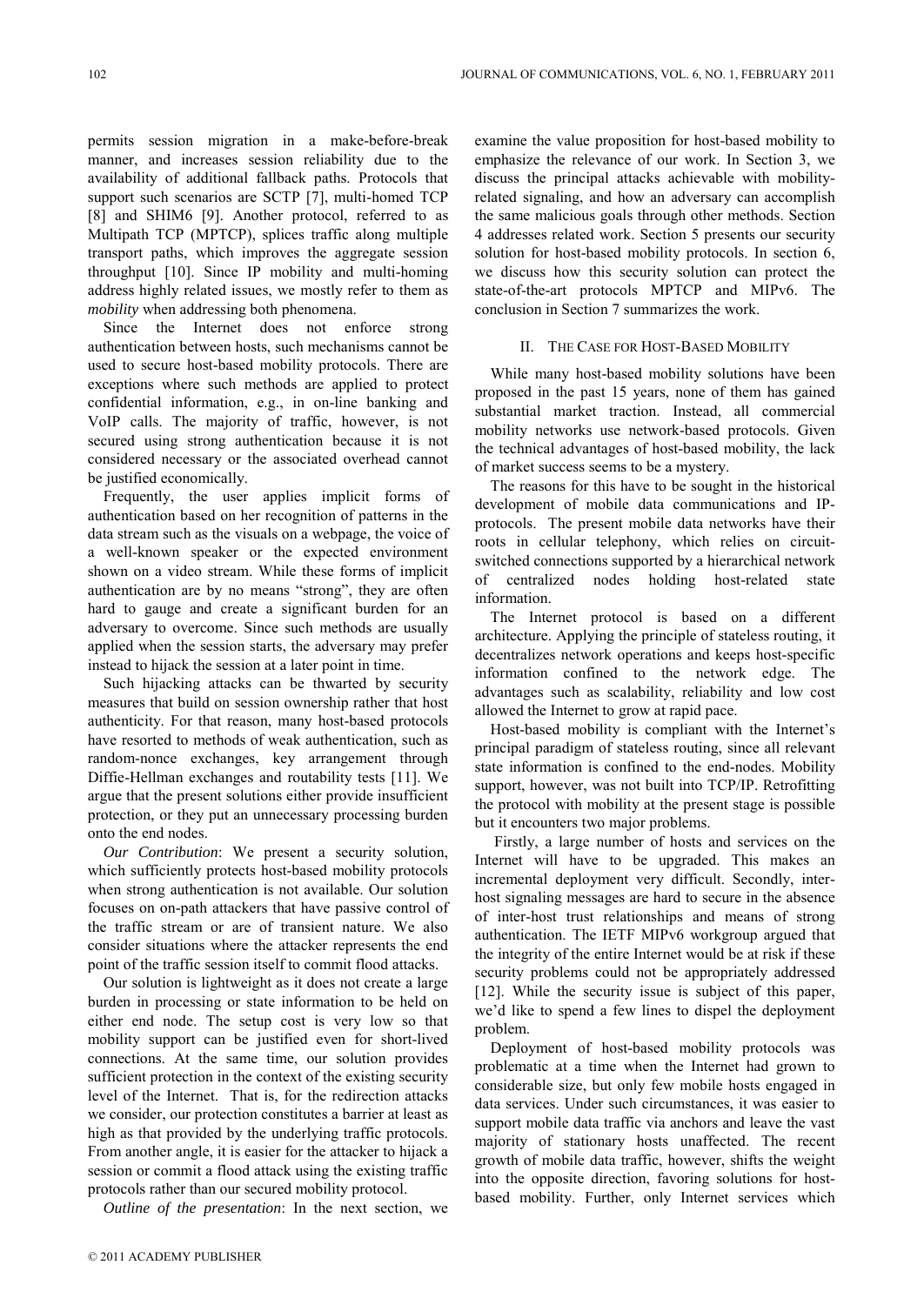engage into data connections with extended session times need to provide host-based mobility support. Presently, this applies to streaming applications as well as real-timeand conversational services. Typical web browsing or email-server interactions are mostly too short-lived to justify vertical mobility maneuvers. Host-based mobility protocols can further alleviate the transition by incorporating the existing anchor-based technologies as a fallback solution.

Presently, the mere load on cellular networks has made MNOs seek for alternatives to offload traffic from their air-interface and core network. The 3GPP standard body has acknowledged the severity of this issue and introduced traffic offload scenarios to relieve the operators licensed spectrum and cellular infrastructure [\[13\].](#page-13-12) Some of these offload scenarios sacrifice mobility for the sake of scalability and lower cost. Other developments toward increased operator diversification and network neutrality will also play in the favor of hostbased mobility.

While these reasons motivate the rationale for hostbased mobility at present, such technology may facilitate a principal transformation of communication networks toward leaner and simpler mobility architectures in the future.

## III. SECURITY THREATS IN CONTEXT

Host-based mobility allows mobile nodes (MNs) to change their IP addresses underneath ongoing transport sessions and to directly inform their correspondent (CNs) about this change through signaling messages. These messages are commonly referred to as Binding Updates (BUs) since they carry information about the binding between session endpoint and the MN's current location.

When receiving a BU message, CN updates the binding cache it holds for the corresponding MN. At the same time, it may also activate one of the new bindings, i.e. steer outgoing traffic toward the corresponding destination address and ensure that packets received from this address reach the local session end point.

Note that this principal methodology applies to all host-based mobility or multi-homing protocols independently of their protocol layer of operation (e.g. network-, transport- or session layer), features and design details.

An adversary can use the signaling of such protocols to conduct redirection attacks, i.e. forge or replay BUs to redirect traffic for malicious purposes. One commonly differentiates among three goals such attacks may pursue [10]:

- Session interruption: The attacker interrupts an existing traffic session (DoS).
- Session hijacking: The attacker continues the session on behalf of the MN.
- Flood attack: The attacker creates a flood of traffic onto a victim host (distributed DoS).

The adversary can interrupt or hijack an existing

transport session by sending a forged BU with MN's credentials to CN. In response, CN directs the traffic toward another location, which interrupts the traffic flow between CN and MN. In case the adversary has directed the traffic to its own location, he can potentially continue the session on behalf of MN.

To commit a flood attack, the adversary creates traffic sessions with a set of servers, which return a high volume flow of traffic in response. Then the adversary sends BUs to the servers to direct the traffic to a victim host. The attacker can create these flows sequentially to avoid a flood on himself.

Every security solution that protects mobility protocols against such attacks has to be gauged upon the underlying vulnerability of the network itself. This means that attacks via the secured mobility protocol should be as hard or harder to execute than using methods that exploit existing signaling protocols to accomplish the same goals. These latter methods can be summarized as follows.

*Session interruption:* To interrupt a session, the attacker can send to either MN or CN a control message such as ICMP Port/Destination Unreachable, TCP FIN, TCP RST or RTCP BYE while spoofing the peer's IP address. For this purpose, the attacker has to be able to:

- (a) Eavesdrop on either direction of the path between both hosts to obtain information on the specific session.
- (b) Send packets to one of the hosts spoofing the peer's IP address.

While, in principle, ingress filtering by intermediate routers protects against IP-address spoofing, this feature is not generally enforced.

*Session hijacking* is equivalent to continuing the session on behalf of one of the end points. We assume that the attacker wishes to continue the session with CN on behalf of MN. This is equivalent to sending a forged BU to CN on behalf of MN. For this purpose, the adversary must:

- (c) Eavesdrop on all packets sent by CN to MN, i.e. reside on the path from CN to MN
- (d) Send packets to CN on behalf of MN while spoofing MN's address.
- (e) Suppress all further packets sent by MN to CN.

Conditions (c) and (d) are equivalent to (a) and (b) but they apply to only one flow direction, in contrast to the DoS attack, which can be performed on either of the two hosts.

Condition (e) is much harder to meet than the prior conditions since it requires from the attacker to have active control over the traffic stream. Alternatively, condition (e) may be met by the attacker performing a DoS attack on MN by sending a TCP FIN or RTCP BYE, which would end MN's traffic flow. In this case, the attacker must suppress MN's response, which carries a TCP FIN or RTCP BYE and would break the connection he wants to hijack. Therefore, this method also requires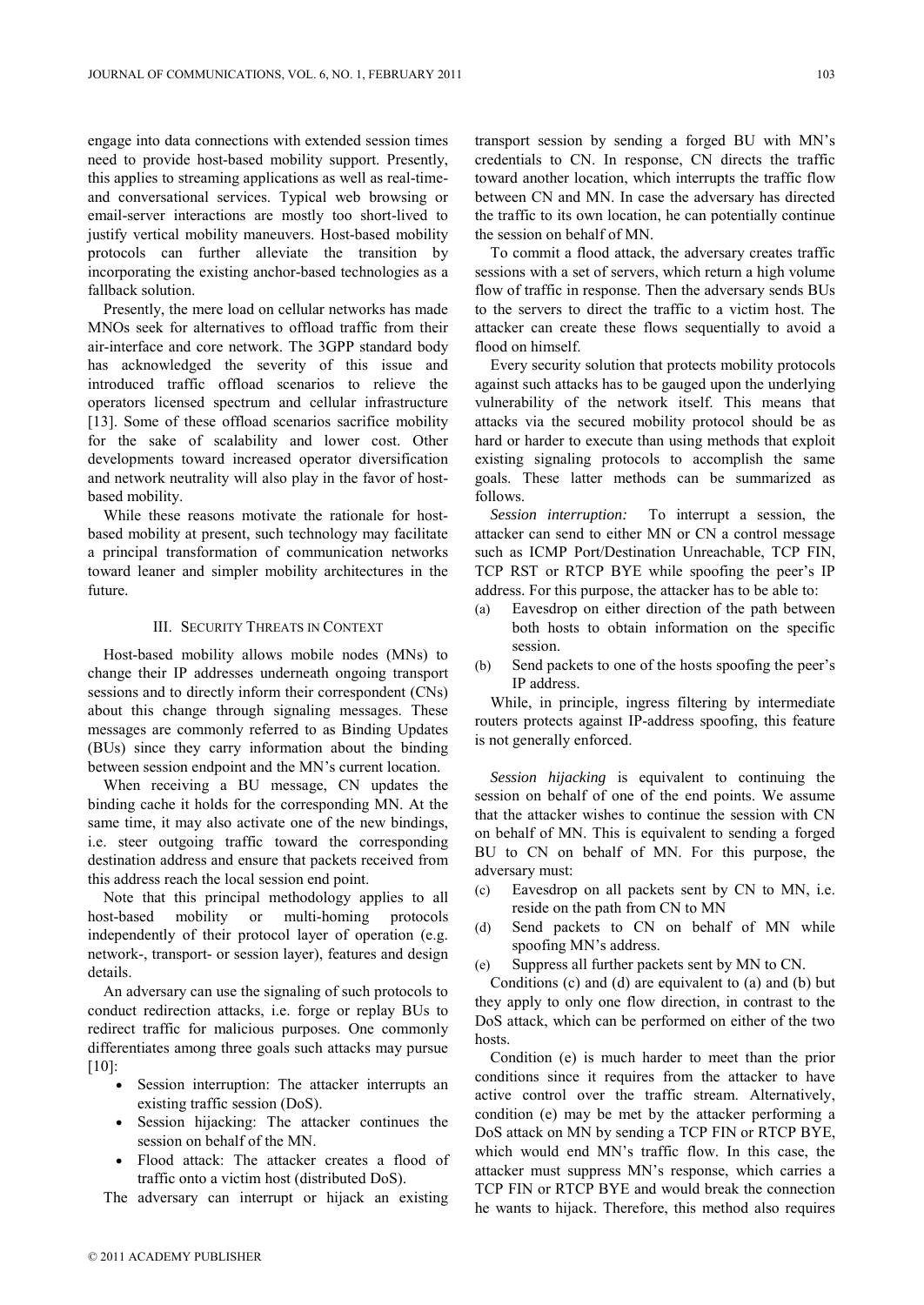active control over the traffic stream (although possibly a weaker, transient form of active control).

For TCP, one special method of session hijacking has been discussed, which uses sequence number de-synchronization [\[13\].](#page-13-12) The on-path attacker eavesdrops on the sequence numbers of packets sent by MN to CN. Then he inserts his own packets with sequence numbers expected next by CN. CN accepts these packets and reject MN's future packets since they have lower sequence numbers and appear as outdated duplicates.

While this hijacking method is well known, it can be easily averted. Since CN acknowledges the sequence numbers of the attacker's packets, MN receives acknowledgements to packets it has not yet sent. At this point, MN should send a RST to terminate the session. To overcome the RST message, the attacker needs to have active control over the traffic stream again.

*Flood attack:* To create a flood attack onto a victim host, the attacker can create multiple high-volume sessions with a set of servers while spoofing the victim's IP address. We make the additional assumption that session establishment with any of these servers involves an initial handshake. For that purpose, the attacker must:

- (f) Eavesdrop on the paths from the servers to the victim in order to exercise the handshake with the servers on behalf of the victim.
- (g) Spoof the victim's IP address to give the servers the impression they talked to the victim itself.

A summary of these threats is discussed in [\[12\]](#page-13-11) and [\[14\].](#page-13-13) Conditions (a) to (g) are the basic capabilities required for an adversary to perform the corresponding attacks. We will use them as a measure of hardness to set the minimum level to the design of a secure solution to host-based mobility.

Conditions (a) to (e) contemplate situations where the adversary resides on the traffic path between MN and CN. It is also possible that off-path adversaries commit session-interruption or session-hijacking attacks. When off path, the adversary has to guess all information pertaining to the ongoing traffic session, such as IP addresses, port numbers and eventually sequence numbers. Further, forged packets carrying spoofed IP addresses become subject to ingress filtering by intermediate routers.

Although off-path attacks seem much harder to conduct than on-path attacks, they may be rather straightforward when security measures are not appropriately applied. In case administrative permissions on a host are set incorrectly, off-path attackers may well be able to set up a control session to either MN or CN (e.g. Telnet), which gives them access to system information and ongoing traffic sessions. Session information pertaining to IP addresses and port numbers may also be publicly known for some well-known applications. Even the introduction of randomness may provide limited protection in case the pseudo-random

algorithm is publicly known and the seed is based on (fully or partially) publicly available parameters, such as time. This, for instance, applies to some open-source operating systems.

Off-path attacks have frequently been discussed in the context of TCP hijacking. We spend only limited attention to such attacks since they can be averted by properly restricting administrative access to the end hosts and by incorporating at least one random number into each traffic session, which cannot be easily guessed. While the former is a mere configuration matter, the latter needs a little attention and is addressed further below.

# IV. RELATED WORK

Since many protocols to host-based mobility or multihoming have been proposed, a large number of security solutions is available. The individual security measures applied fall into the following categories:

- Strong authentication through pre-shared keys or PKI using trust relationships.
- Session key establishment through Diffie-Hellman exchange.
- Weak authentication using random numbers (token, nonce, cookie).
- Routability test using challenge/response based on random numbers.

Methods of strong authentication are enforced by HIP through the use of PKI. Since strong authentication is considered cryptographically secure, it protects against redirection attacks using forged BUs (i.e. DoS attacks and session hijacking). The availability of strong authentication, however, requires mutual trust relationships between MN and CN as prerequisite. HIP requires trust relationships to be enforced among all hosts supporting the protocol. It has been recognized, however, that the associated effort is tremendous and tends to outweigh the principal benefits of host-based mobility [\[16\].](#page-13-14) EMIPv6 and SHIMv6 use cryptographically generated addresses (CGA[\)\[17\]](#page-13-15) and hash-based addresses (HBA[\)\[18\].](#page-13-16) Both approaches are based on public keys but circumvent the need for PKI. Although these approaches are cryptographically secure, they only apply to IPv6, and they require stateless auto-configuration.

As the next weaker alternative to strong authentication, the protocols TCP Migrate [\[19\],](#page-13-17) MAST [\[20\]](#page-13-18) and a session-layer solution by [\[21\]](#page-13-19) propose key establishment through elliptic-curve Diffie-Hellman (DH) exchange. The DH key exchange is vulnerable to Man-in-the-Middle (MitM) attacks, where the MitM has active control over the traffic flow in both directions for the entire duration of the session. This requirement is stronger than conditions (a) to (e). The DH key exchange can therefore be considered sufficiently secure to protect mobility protocols against session interruption and session hijacking.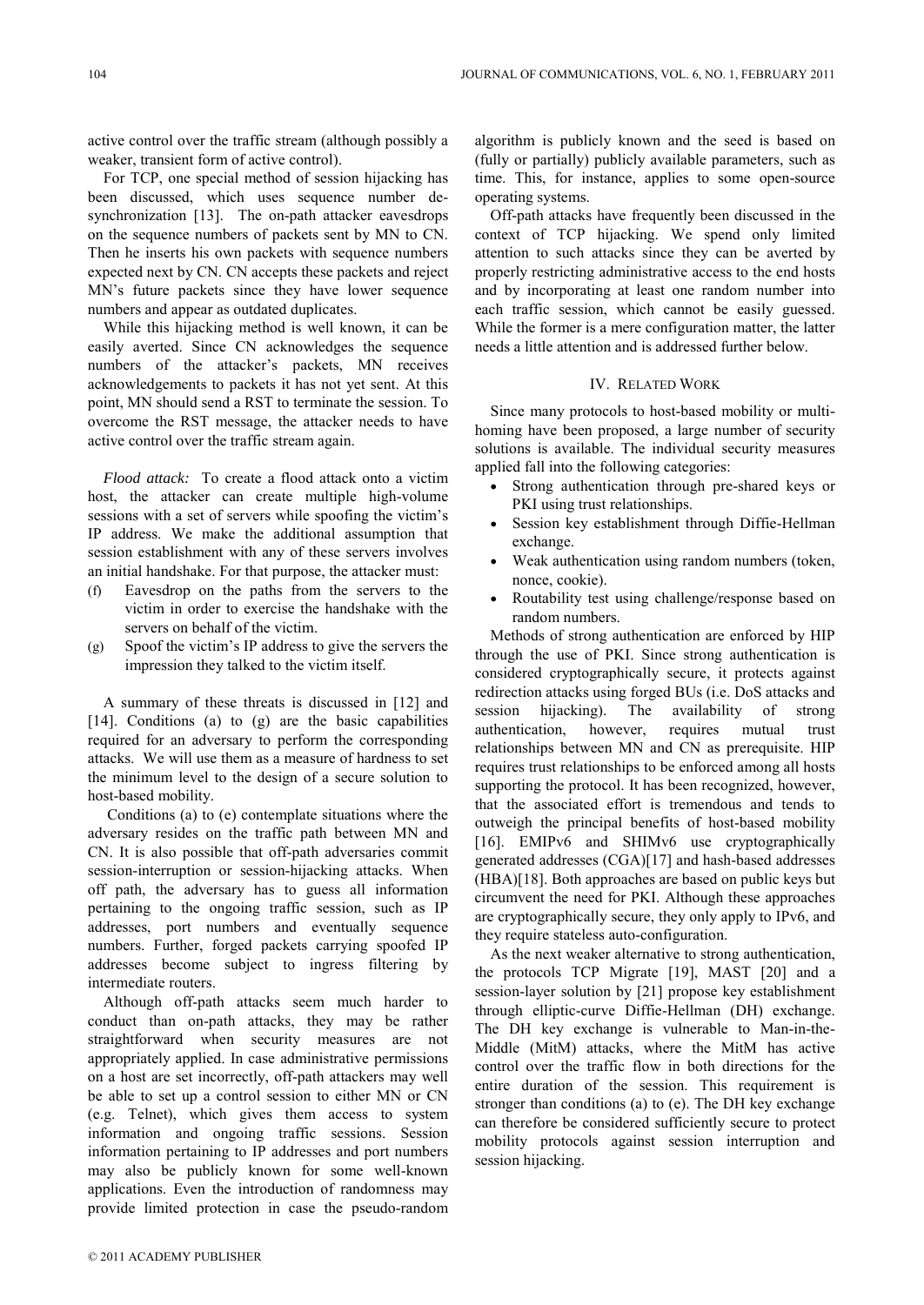The DH key exchange demands substantial processing efforts on each host at session beginning. This can become a burden for many mobile devices that have limited processing capabilities. The processing cost incurs even if neither of the hosts undergoes a mobility event because the session is rather short or the hosts move at low speed. Even if one of the hosts knows that it is always stationary, it must carry the same processing burden as its mobile peer. Also, the processing-intense DH key exchange may create vulnerability itself, in case an adversary creates a flood of mobility sessions from different locations.

All other proposals, such as SCTP, MIPv6, TCP-R, MH TCP, Lin6 [\[22\]](#page-13-20) and MPTCP [\[23\]](#page-13-21) secure messages through random numbers that represent host-, session- or handshake identifiers and are often referred to as cookies, tokens or nonces. The protection such random parameters provide can be easily broken through eavesdropping. This allows an adversary to forge BUs for the purpose of interruption or hijacking of traffic connections. Note that breaking these mechanisms does not require active control of the traffic stream as necessary under condition (e). Therefore, these protocols add vulnerability to the network and do not meet our security requirements. Some protocols, like MIPv6, provide obfuscated solutions where multiple random numbers (tokens, nonces, etc.) are exchanged and mutually entangled. This, however, does not mitigate the principal vulnerability of this approach.

While strong authentication and DH key exchange provide enough security to protect against session interruption and session hijacking, they cannot prevent flood attacks. Since in such attacks, the adversary is the session owner he is entitled to send BUs. Many mobility protocols (e.g. MIPv6, EMIP6, HIP and TCP Migrate) insert a routability test into the BU handshake, which allows CN to verify that MN is actually reachable at the new IP address. For this purpose, CN sends a challenge, e.g. a random number, to MN which MN simply returns in a response message. In case MN is synonymous with the attacker and attempts to redirect CN's traffic stream to a victim host, the victim would receive CN's secret and simply not respond.

In order to break this protection provided by the routability test, the attacker, i.e. MN, has to eavesdrop on the link between CN and the victim. This allows the attacker to receive the challenge and respond on behalf of the victim while spoofing the victim's IP address. This effort is the same as for conditions (f) and (g) required to conduct the flood attack without mobility signaling. The routability test therefore provides equal protection when compared to the security level of present networks.

Some mobility protocols introduce additional processing to be conducted by the responder to the challenge (e.g. MIPv6). This does not improve the principal level of security against this type of flood attack, since the attacker as the legitimate session owner holds all capabilities to provide the desired response.



Figure 2. Signaling messages to support secure mobility and multihoming protocols. Grey bars indicate the states according to Fig. 3.

#### V. PROPOSED SECURITY SOLUTION

We assume that strong authentication is not available on the protocol layer where the mobility-related functionality is exercised. Further, the users of the traffic session may apply some form of implicit or explicit authentication when the session starts. An adversary may therefore be tempted to hijack the session *after* it has started. To thwart such hijacking attacks, the mobility protocol has to protect the end-point's session ownership throughout the mobility events to follow. The strength of this guarantee has to be measured upon alternative means of session hijacking given by conditions (a) to (e).

In case the adversary plans to commit a flood attack and becomes the session owner, conditions (f) and (g) serve as the reference for protection.

#### *A. Mobility Association*

We make the logical distinction between the mobility session, which supports mobility-related signaling and security between two hosts, and the traffic session that runs in parallel. The actual linkage between both entities is discussed later.

Each mobility session defines at least *one* mobility association (MA), which is owned by one of the two hosts and furnishes this host with the rights to migrate the end points of its traffic connections that are linked to the mobility session. In case both hosts are mobile, each of them has to support its own MA within the same mobility session.

Permitting mobility sessions with only one MA improves security since session hijacking cannot be performed on behalf of the stationary node. This advantage is substantial since a large fraction of mobile Internet traffic involves stationary servers. Session hijacking to extort information from the mobile client is therefore averted.

The mobility session is established via an initial handshake we refer to as INIT (Fig. 2). Such a handshake is supported by all host-based mobility and multi-homing protocols. The INIT handshake defines the mobility session, the support of MAs and the exchange of the initial security parameters.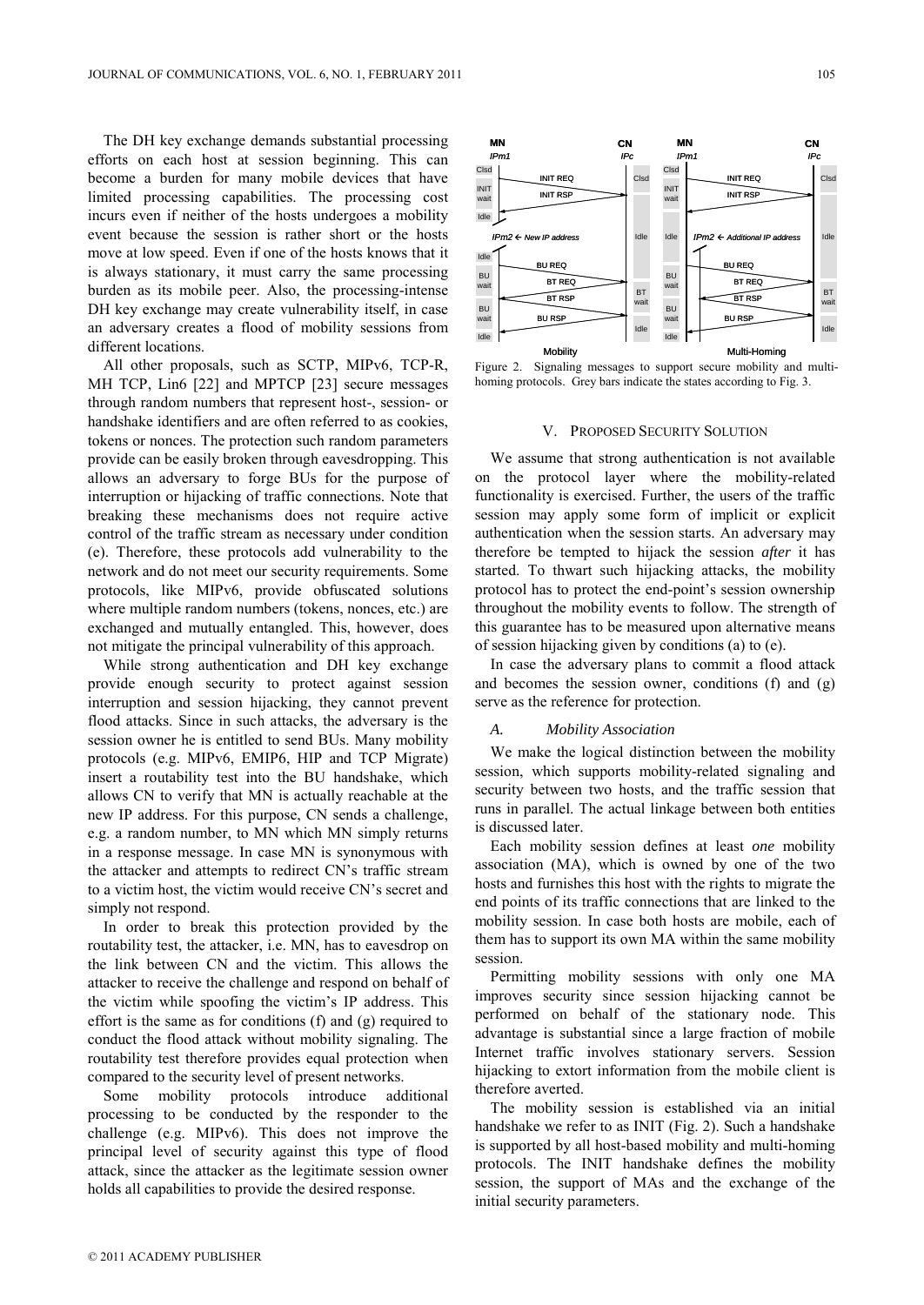After INIT, all further handshakes occur on behalf of *one* MA, i.e. they only affect mobility functions pertaining to the host who announces the mobility event and who owns that MA. Both hosts can therefore exercise temporally overlapping mobility events, which is an important feature given the absence of supportive infrastructure on the network, such as anchors. Some minor effort has to be taken to ensure the synchronization of security-related information on each side and to disentangle retransmissions from message replays.

While the definition of the MA may be reminiscent to that of the Security Association (SA) used for protocols like IPsec and TLS, the properties differ substantially. An SA maintains strong security material pertaining to one simplex direction. An MA solely provides the means and the rights (protected by relatively weak security) of one host to migrate its session endpoint. In contrast to SAs, the MAs of both hosts can share security material.

## *B. Session Interruption and Hijacking*

For protection of mobility-related signaling, we assume that each mobility-related exchange of information requires at least a two-way handshake, consisting of request and response messages, which we refer to as a Binding Update (BU) exchange (Fig.2).

The BU REQ is sent by one end host to announce addition, deletion or change of an IP address and it is acknowledged by the peer in the BU RSP. Such handshakes are generally in compliance with host-based mobility protocols.

To protect against DoS and session hijacking, the sender of the request has to assert that he is the owner of the mobility-session end point. This is equivalent to providing a proof that the sender has:

- generated and sent all prior mobility-related requests, and
- received all prior mobility-related replies,

which includes the initial INIT exchange messages. Note that the term "proof" is not meant to carry absolute mathematical weight. It merely refers to a level of protection that requires same or more effort to break than conducting equivalent attacks through existing signaling protocols. This can be accomplished in the following manner:

- The host authenticates its request by revealing a secret related to his previous request. This will create a "chain of proofs" of the same sender. The secret can be a cryptographic hash over a random number *R* generated in every request.
- The host signs the request with a symmetric authentication key, which is updated by the peer in every reply message. This proves that the host has received all prior replies. Such a method is frequently referred to as "temporal separation"  $[10]$ .

The following shows the INIT handshake for a mobility session, where Host 1 initiates the mobility session:

INIT HANDSHAKE: **Host1 Host2** [Generate and cache MA identifier *MID*1] Generate and cache random number  $R1_0$ Generate and cache random key  $A2_0$ **REQ**: [*MID*1], Hash( $R1_0$ ),  $A2_0$  → [Cache *MID*1] Cache Hash $(R1_0)$ Cache  $A2_0$ [Generate and cache MA identifier *MID*2] Generate and cache random number  $R2_0$ Generate and cache random key  $A1_0$ 

 $\bigstar$  **RSP**: [*MID*2], Hash(*R*2<sub>0</sub>), *A*1<sub>0</sub> [Cache *MID*2] Cache Hash( $R2_0$ ) Cache  $A1_0$ 

The *MID* parameter is a random number, which represents the sender's MA identifier. It is used as a reference to the MA even when messages arrive from different IP addresses. One *MID* has to be introduced for each MA. If the host is stationary and does not support an MA, the parameter is omitted or set to zero, which automatically prohibits future mobility support for this host.

In case both hosts are stationary, the session initiator (Host 1) still has to send an INIT REQ since it does not know if its peer (Host 2) wishes to support mobility. Since Host 2 is also stationary, it sends an INIT RSP without (or with zero-valued) *MID2*. The response has to be sent to avoid retransmissions of INIT REQs by Host 1. After this handshake, both hosts resort to conventional transport without further mobility signaling.

 $R1_0$  and  $R2_0$  represent the secrets of Host1 and Host2, respectively. Since the hosts only send a cryptographic hash of the secret, an adversary eavesdropping on the message is not able to guess the *R*-value itself. The corresponding hash function can be SHA1, for instance.

 $A1_0$  and  $A2_0$  represent the initial values of the keys used to sign further message exchanges. *A*1 is used to protect handshakes initiated by Host1 and *A*2 vise versa. Note that the initial values of the keys are exchanged openly.

Since the INIT handshake only requires generation and caching of random numbers, it is very lightweight. This makes it compliant with frequent setup and tear-down of data sessions, as exercised in data communications nowadays, where session live time and mobility support are hard to gauge. The lightweight setup procedure also makes the host less vulnerable to a flood attack of setup requests.

For the following handshakes and without losing generality, we assume that Host1 is MN and Host2 is CN. MN's *i*th BU handshake looks as follows: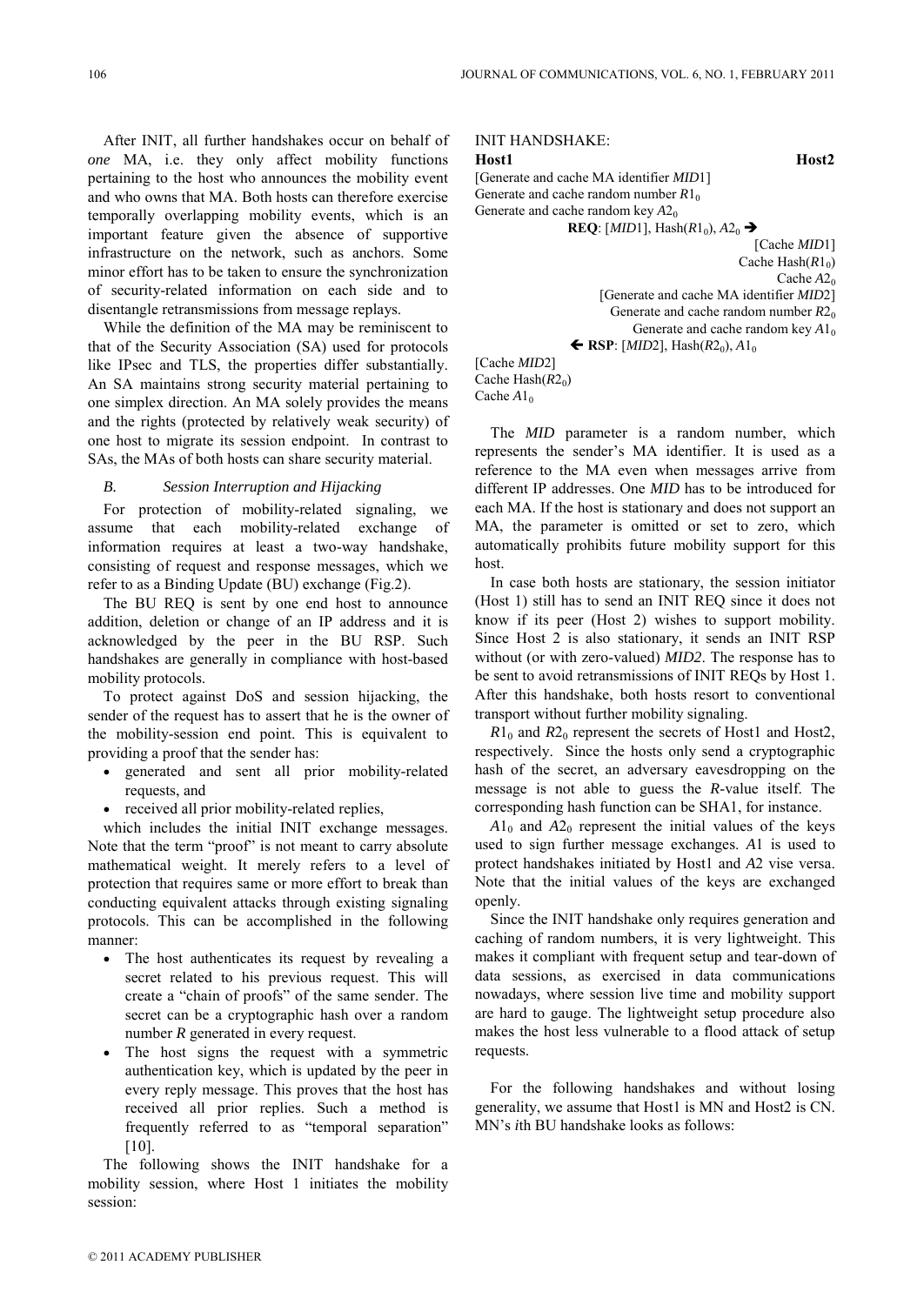| BU HANDSHAKE (index i):                                                                          |
|--------------------------------------------------------------------------------------------------|
| MN<br>CN                                                                                         |
| Generate and cache random number $R1_i$                                                          |
| <b>BU REQ</b> : <i>MID</i> 1, $R1_{i-1}$ , Hash( $R1_i$ ), HMAC( $A1_{i-1}$   MSG) $\rightarrow$ |
| Verify cached $Hash(R1_{i-1})$                                                                   |
| Verify $HMAC(A1_{i-1}   MSG)$                                                                    |
| Cache Hash $(R1)$                                                                                |
| Generate random key $dA1_i$                                                                      |
| Cache $A1_i = A1_{i-1} \oplus dA1_i$                                                             |
| $\bigoplus$ BU RSP: <i>MID</i> 1, <i>dA</i> 1; HMAC( <i>A</i> 1; 1 MSG)                          |
| Verify HMAC( $A1_{i-1}$   MSG)                                                                   |

Cache  $A1_i = A1_{i-1} \oplus dA1_i$ 

The index *i-*1 refers to MN's previous BU or to INIT for *i*=1. The BU handshake also contains information relevant to the mobility event itself such as MN's new IP address or other parameters, for instance. The details depend on the specific mobility protocol and are not shown here.

The term HMAC(*A* | MSG) represents a hash-based- or any other kind of message authentication code that is based on key *A* and applied to the relevant part of the message body, referred to as MSG. The HMAC can be based on a SHA family member, as proposed by [\[24\].](#page-13-22) The ⊕ symbol refers to a bit-wise XOR operation. Any other operation, e.g., addition in a group, can be chosen that fully randomizes the result if any one of the inputs is random. We chose the XOR operation for its efficiency.

Note that the BU handshake only holds security parameters related to the handshake's initiator, i.e. *R*1 and *A*1 in the present example. A handshake initiated by CN (=Host2) would only refer to the corresponding parameters *R*2 and *A*2. This separation permits secure signaling when message handshakes initiated on both sides temporally overlap.

In contrast with the security parameters, the *MID* contained in the handshake refers to the MA rather than the handshake's initiator. For the above BU, which provides new information on behalf of MN (=Host1), both entities, i.e. handshake initiator and MA owner are the same. We show another example below, where this is not the case.

To break the protection of the presented security mechanism, an attacker must:

- Eavesdrop on the path between both hosts,
- Wait until the next BU arrives from the host, whose end point he wishes to hijack, and stop the propagation of this message,
- Reinsert a copy of this message with a new, selfchosen value for  $Hash(R)$ , while spoofing the host's IP address.
- Listen to all packets sent by the peer since INIT to obtain knowledge of the present value of *A* and sign the forged request.

This effort matches conditions (a) to (e) for sessioninterruption and session-hijacking. Note that the chain of BU handshakes provides an even higher protection since the attacker has to be present for the entire time frame

In the above BU handshake, CN's reply is signed by the updated key *A*. This signature does not provide any additional security in case an attacker has broken key *A* and rewritten  $Hash(R)$ . However, it allows MN to mitigate DoS attacks onto the mobility session itself. That is, without the HMAC, a transient attacker could easily break the mobility session by sending an arbitrary key update.

## *C. Protection against Flood Attacks*

When an adversary uses mobility signaling to conduct flood attacks, securing BU messages is of no help since the adversary himself establishes the mobility session. Therefore, our security mechanism uses a simple routability test we refer to as Binding Test (BT). The BT handshake consists of a BT REQ message sent by CN to MN's new address and a BT RSP message in reverse direction.

Note that CN has to send the BT REQ to MN's new address even if the BU request was sent from the old address (Fig. 2). In case CN itself sustains multiple IP addresses, it is sufficient to use only one of them for the routability test since this ensures that MN can be reached at the new location. (There may be reasons of technical nature to conduct routability tests from all of CN's IP addresses to MN's new address. Such a procedure may, for instance, determine availability of certain paths).

The routability test involves a challenge sent by CN to MN, which has to be answered in a response by MN. CN has to ensure completion of the BT handshake before it sends larger amounts of traffic to MN's new IP address.

The BT handshake can be embedded into the above BU handshake (Fig.2):

COMBINED BU - BT HANDSHAKE

**MN** CN

…

**BU REQ**: *MID*1,  $R1_{i-1}$ , Hash( $R1_i$ ), HMAC( $A1_{i-1}$ | MSG)  $\rightarrow$ 

… Create challenge, i.e. random number *X* **BT REQ**: *MID*1, *R*2*j*-1, Hash(*R*2*j*), HMAC(*A*2*j-*<sup>1</sup> |MSG), *X* **BT RSP**:  $MID1$ ,  $dA2$ <sup>*j*</sup>, HMAC( $A2$ <sub>*j*-1</sub> | *X*)  $\rightarrow$ Verify response: HMAC(*A*2*<sup>j</sup>*-1 | *X*) …

#### $\blacktriangle$  **BU RSP**: *MID*1, *dA*1*<sub>i</sub>*, HMAC(*A*1<sub>*i*-1</sub> | MSG)

The challenge contains the random number *X*, which CN creates solely for this BT handshake. MN returns the signature over *X* to prove that its new address is routable.

Note that CN uses its own secret *R*2 and key *A*2 for the BT exchange since it is the initiator of this handshake. The BU handshake is initiated by MN and therefore uses MN's secret *R*1 and *A*1. While these handshakes use different keying material, they both hold the same MA identifier *MID*1 since they both pertain to MN's mobility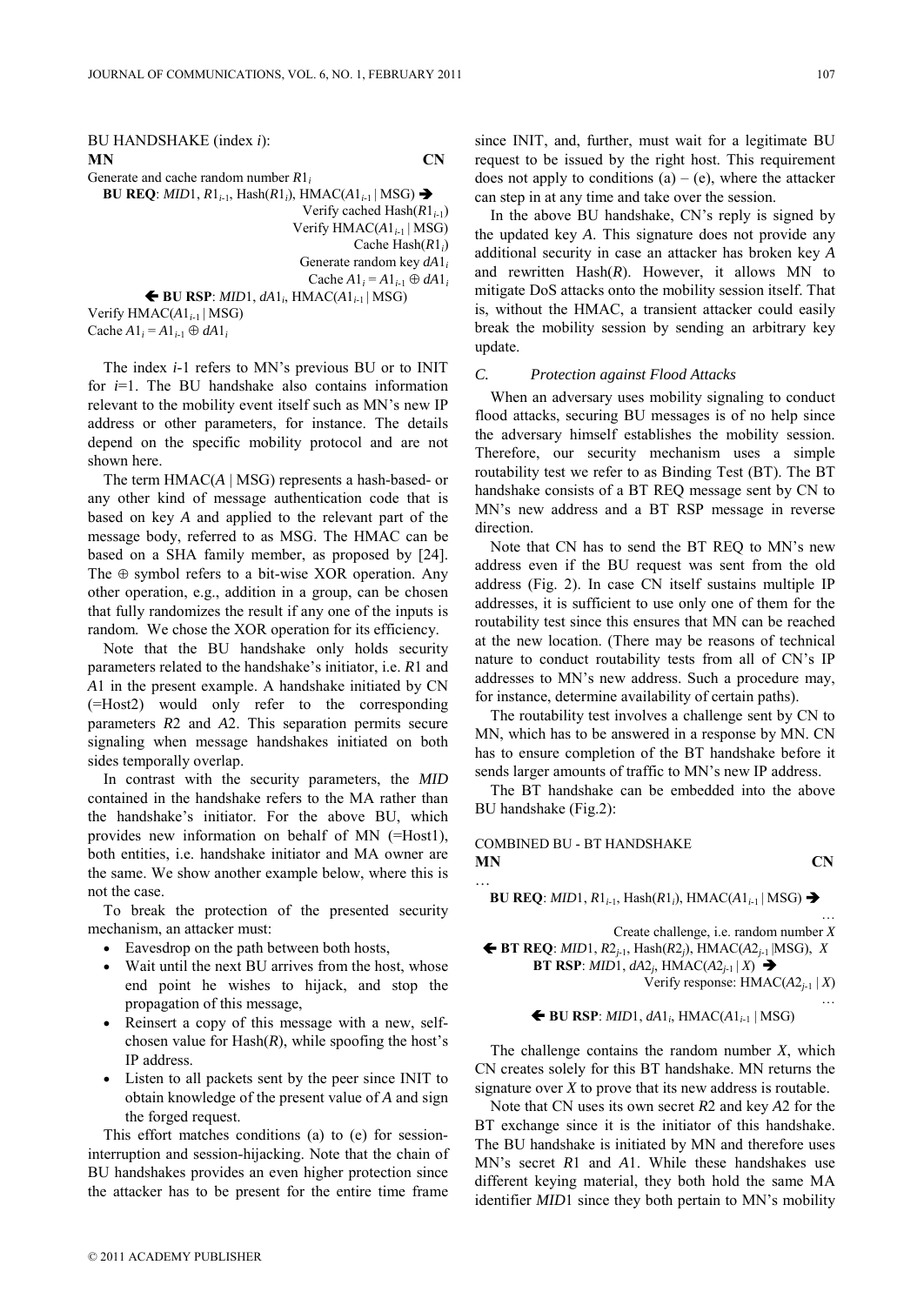event.

The security parameters in the BT REQ are necessary to authenticate CN to MN. Otherwise, an on-path adversary could hijack the session by sending a forged BT REQ to MN spoofing CN's address. If the forged BT REQ arrives before the legitimate BT REQ the mobile node replies to the wrong message. While CN ignores MN's new address since its own routability test has failed, the adversary can continue communicating with MN. (Note that in another publication [\[25\],](#page-13-23) we proposed a simpler mobility protocol, which did not require the protection against this specific attack. Here we provide stronger security at the cost of a slight increase in complexity.)

The HMAC in the BT RSP message protects against DoS attacks on the mobility session and hijacking attacks in the presence of NATs as discussed below.

Ideally, MN's new IP address should not be used until the BT has completed successfully. This means that CN must have received the BT RSP and MN the BU RSP. While this restriction is acceptable for multi-homed hosts, it creates significant delay in break-before-make mobility scenarios, where the old link is discontinued before the new link can be established. To reduce this delay, it has been proposed to allow limited traffic during the BT handshake in such scenarios [\[26\].](#page-13-24) From the security perspective, the associated performance improvement has to be weighted against the potential damage this may cause if used for a flood attack. The size and severity of such a flood may be considered small as long as the time interval is limited to typical BT completion times (a few seconds at most).

#### *D. Retransmissions and Replay Attacks*

When one of the above BU messages fails, the BU handshake does not complete. In this case, MN should engage into retransmission. The retransmitted message should be an exact copy of the prior message. In case CN did receive the prior request but the reply to MN got lost, the validation of  $R1_{i-1}$  will fail since CN has already been updated with the new Hash(*R*1*i*). Therefore, CN needs to keep a copy of the old  $Hash(R1_{i-1})$  so that it can also validate request retransmissions.

CN should respond to retransmitted requests with a retransmission of the prior response. For this purpose, CN has to cache *dA* for some time frame after the original response was sent.

To make the retransmission policy robust against replay attacks, retransmissions must not invoke any change on the receiving host's security- or mobilityrelated state information. Instead, the reception of a retransmitted request should only cause the retransmission of the corresponding reply. This guarantees that replay attacks of manipulated messages have no impact.

In case messages get delayed but not lost, MN may invoke retransmission of requests and consequently receive muliple replies. Since the key *A* was already



Figure 3: State machine of security solution

updated in the first reply, the HMAC validation of the retransmitted reply will fail. This has no further consequences. Therefore, MN does not have to keep a copy of the old value for *A*.

In contrast with BU REQs, BT REQs should not be retransmitted. In case BT REQ or BT RSP get lost, MN should retransmit the initial BU REQ, instead.

#### *E. State Machine*

Fig. 3 shows the state machine for security-related messages. The corresponding states are also included in the message flows on Fig.2.

While the presented security solution focuses on a simple set of mobility messages, i.e. IP address announcements and routability tests, host-based mobility protocols usually provide a more refined set of message exchanges. These message exchanges can be mapped onto the same security mechanism. Generally, handshakes initiated by the MA owner map onto BUs while those initiated by the MA owner's peer map onto BTs. Examples are given in the next section.

## *F. Compliance with Network Address Translators*

While the HMAC's principal purpose is to prove the sender's knowledge of key *A*, it cannot cover the message's IP- and transport headers. Otherwise, mobility messages would not pass through Network Address Translators (NAT), where these headers are rewritten. We can show that this limitation does not reduce the protection of the proposed security protocol.

In case MN announces a new IP address pertaining to a private network, CN has to derive the corresponding public IP address from the IP-header of MN's BU REQ (mostly, MN only knows its private but not its public address). Since the packet header is not covered by the HMAC, a transient on-path attacker with active control over the traffic is capable to overwrite the header entry with his own IP address. Consequently, CN receiving the BU REQ assumes that MN resides at the attacker's address.

This hijacking attempt, however, will fail since the transient attacker cannot properly reply to the consecutive BT REQ sent by CN, since this requires knowledge of key *A* to accurately compute the HMAC.

This example demonstrates that our security solution is compliant with operation across NATs. It further shows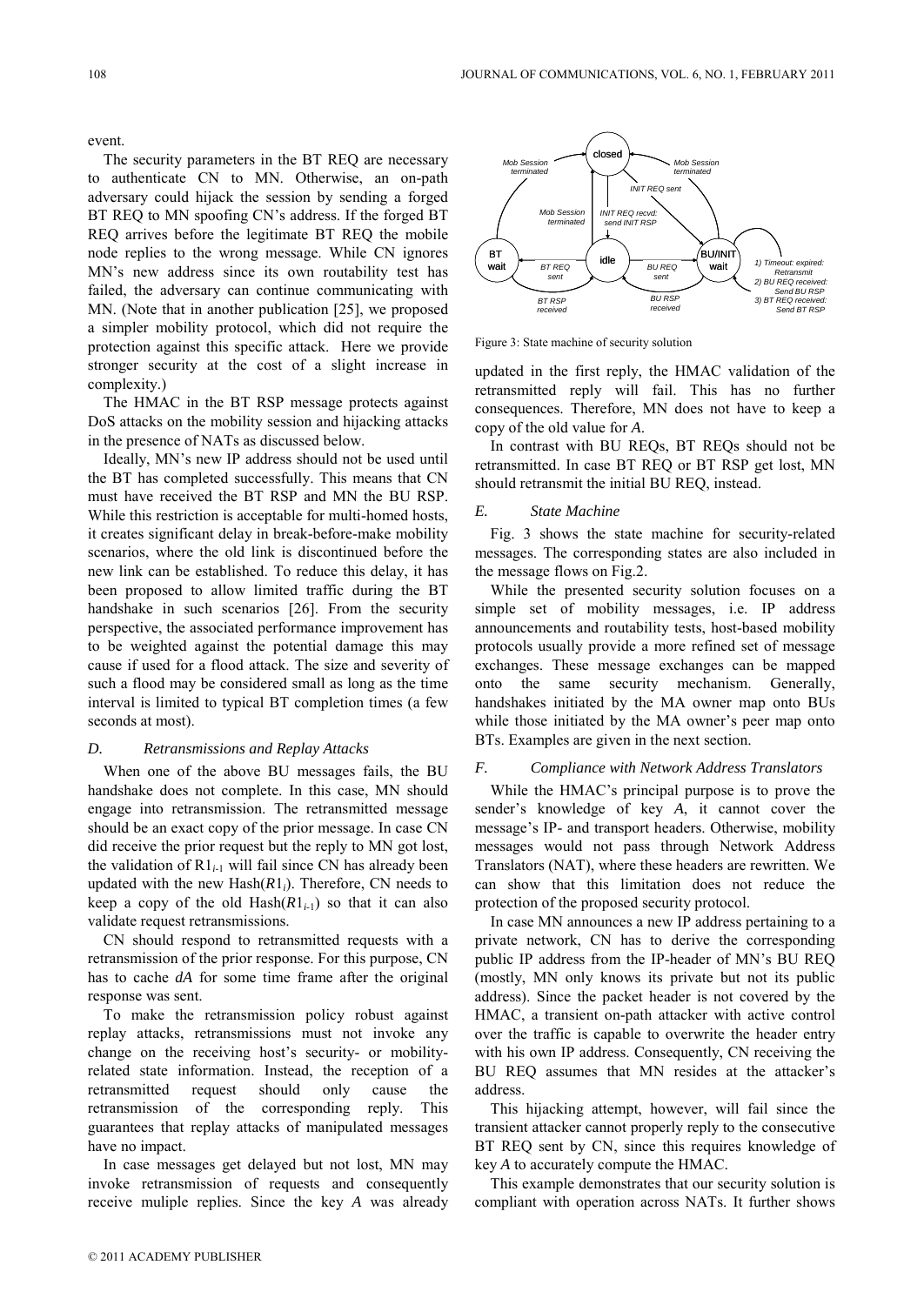

Figure 4. Linking traffic connections to mobility session

that the BT handshake is necessary to protect against both flood attacks as well as session hijacking.

## *G. Linking Transport- and Mobility Sessions*

While the mobility session can be sufficiently protected against various forms of attacks, it must be properly linked to the traffic connections sustained between both hosts. Otherwise, an attacker can take control over traffic connections between MN and CN by overlaying a mobility session with CN while spoofing MN's IP address. Since CN believes that it shares traffic connection and mobility session with MN, the attacker can use its ownership of the mobility session to hijack the traffic connection.

Such an attack does not require active control over the traffic flow according to condition (e). It is therefore easier to conduct than breaking the protection of the mobility session itself.

There are two distinct methods of linking traffic connections to mobility sessions: In one, mobility-related signaling is multiplexed onto the traffic connection. In the other, mobility control is conducted through out-of-band signaling. Both solutions have been exercised in the literature and in standard proposals. A set of principal rules can be established on how to securely link both properties.

The following rules apply for out-of-band signaling (Fig. 4):

- The mobility session must undergo a signaling exchange directly before establishment of the traffic connection that is to be linked to it. This signaling can be an INIT- or BU handshake. In this message, it must explicitly announce the intention to link the traffic connection.
- Signaling and traffic connection must initially use the same IP addresses. The signaling can refer to the traffic connection by a set of traffic connection identifiers such as port numbers and protocol type.
- The traffic connection must be established within a short time frame after the signaling handshake that is announcing it. If it is not, CN can simply reject

the mobility support for this traffic connection.

• Mobility sessions should not run idle without traffic connections linked to them. They must be torn down soon after the corresponding traffic connections have been terminated. This prohibits an adversary to preemptively create a mobility session with CN spoofing MN's address to hijack future traffic connections.

The principal security of this rule set relies on the temporal sequence of events. It assumes that an adversary does not know if and when the host plans to start a traffic connection with its peer. The protection of this linkage can be improved if connection-specific details are added to the linking message, such as the randomly chosen port number of the traffic source.

Additional attention to this rule set is necessary when the message initiator resides behind a NAT. In this case, multiple hosts behind the same NAT can map to the same public IP address, which makes the mapping between the source address of mobility session and transport connection ambiguous. Further, information provided by the session initiator on the source port number of the traffic connection becomes meaningless since it is altered by the NAT. The only way to overcome this ambiguity is through the explicit mapping of the transport connection to the mobility session. This requires that at least some signaling information (e.g. *MID*) is multiplexed onto the transport connection.

The linkage is easier for in-band (or multiplexed) signaling. Although it is convenient to create one mobility session per traffic session in this case, such a requirement is not imperative (see solution for MIPv6 in the next section, for instance). We therefore assume with more generality that a mobility session can support multiple transport sessions:

- The mobility session must enclose a signaling handshake on the *first packet* sent in each direction. The signaling can be an INIT- or BU handshake. It implicitly announces the intention to link the corresponding transport connection.
- As for out-of-band signaling, the linkage of mobility sessions should not run idle without traffic connections that are linked to them.

The interpretation of the term "first packet" depends on the protocol layer, where the host-based mobility feature is implemented. For TCP connections and protocols operating on network- or transport layer (such as MIPv6 or MPTCP, respectively), the first packets are those carrying the SYN flag. For session-layer solutions that multiplex signaling and data traffic in the packet's payload [\[21\],](#page-13-19) the first packet exchange occurs when the SYN/ACK procedure has been completed, i.e. the socket is connected.

When hosts reside behind a NAT and link multiple traffic connections to one mobility session, the same ambiguity exists as discussed for out-of-band signaling. Hence, the same principal solutions can be applied.

When each transport connection supports its own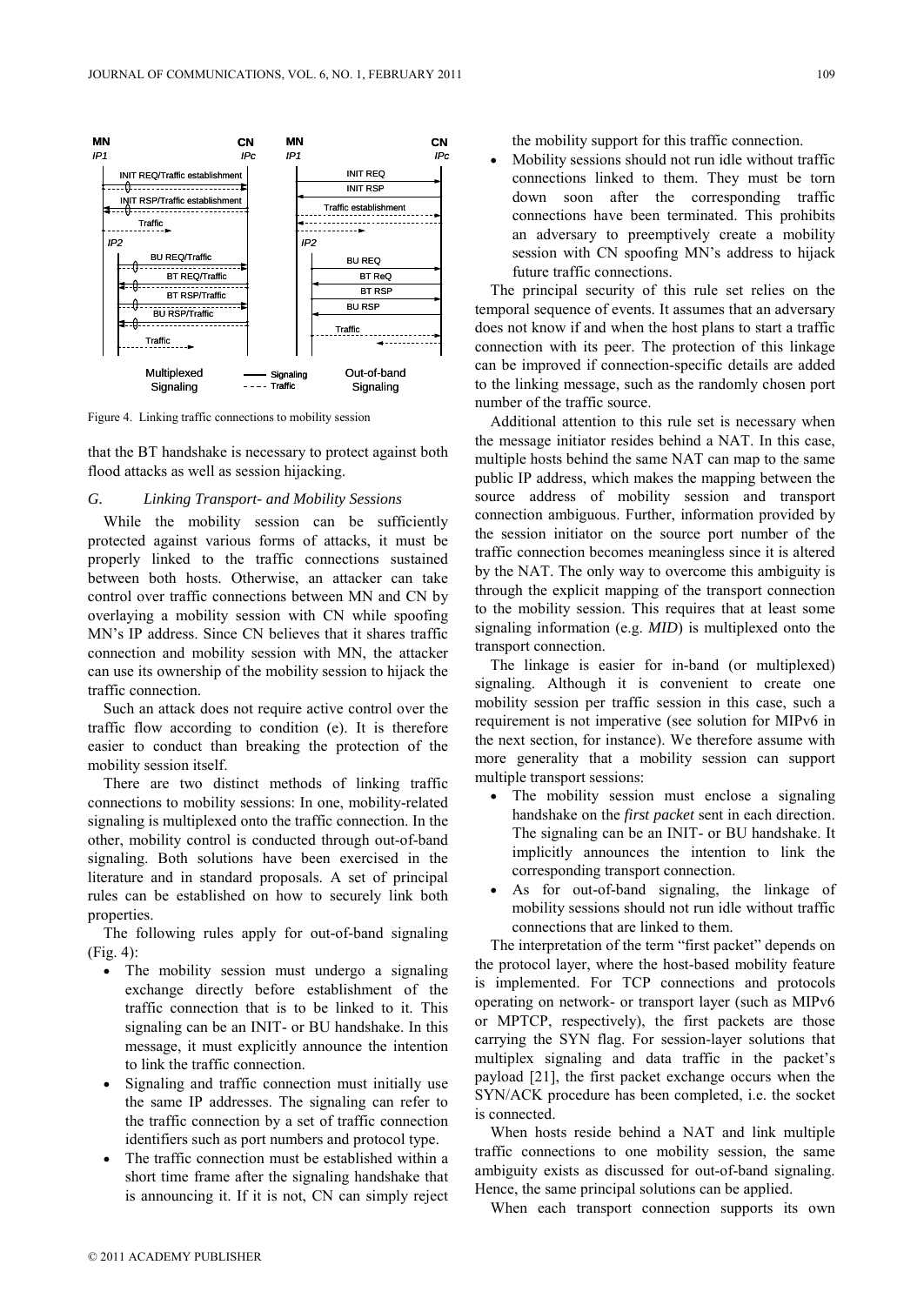mobility session, INIT is multiplexed onto the first packets exchanged between both hosts. Since all further BU and BT messages are multiplexed onto the traffic session to which they apply, all ambiguities due to NATs are avoided.

## *H. Random Number Generation*

All random numbers, i.e. secret *R*, key *A* and challenge *X*, can be created via pseudo random-number generators (PRG) with strong randomness properties. The PRG must be initialized with a random seed, not guessable by an adversary. This is necessary to avoid off-path attacks.

Many pseudo-random generators derive the seed from the local CPU time. This alone may be insufficient if the seed is generated within a short or predictable timeframe before the random parameters are transmitted in a signaling message. It is possible, however, to incorporate local parameters into seed generation [\[27\].](#page-13-25)

The length of the random numbers has to be chosen large enough to avert brute force attacks. A value of  $L =$ 128 bits is more than sufficient [\[27\].](#page-13-25) While most of the secure algorithms for cryptographic Hash generation produce numbers that are substantially longer (160 bits for SHA1), they can be truncated to the length of *L* before they are included in the message. The same accounts for HMAC values. (Here we assume that the "strength", or hard bits of SHA and HMAC are distributed "evenly" in the output of SHA/HMAC. We stress that this is a reasonable assumption, and is weaker than the very commonly used Random Oracle assumption.) We note that, if message length is a constraint, we can use shorter randomness, e.g. of size 50-60 bits. This is because brute-forcing 60 bit keys is still a massive effort, much harder than other attack avenues. We add that the meetin-the-middle attacks on hash functions, which compute collisions and run in square-root-time in the size of the message space, are not useful for attacking our protocols.

# *I. Session Hijacking of Encrypted Traffic*

While our security mechanism sufficiently protects the migration of conventional transport connections, where session ownership is the core property of concern, the question arises to what extend it can cover mobility of IPsec- or TLS-secured traffic [\[27\]](#page-13-25) [\[29\].](#page-13-26) MobIKE [\[30\],](#page-13-27) for instance, supports a host-based mobility solution for IPsec-protected traffic, where the mobility-related signaling messages are inserted into the IKEv2 exchange and therefore enjoy higher level of protection.

The question carries a technical- as well as securityrelated component, since it involves the relative layering of mobility support and transport encryption in the protocol stack. When mobility support is provided *above* the transport protection, a separate SA has to be established for each transport path. This applies, for instance, when TCP-Migrate is paired with bump-in-thestack IPsec implementations. Since every SA-protected transport path is stationary, no security concerns should arise.

When mobility support occurs *below* transport encryption, the transport path can be changed underneath the protected transport session without using the strong authenticators and keying material established for encryption purposes. This applies, for instance, to MIPv6-supported TLS transport sessions.

We claim that in this latter scenario, mobility support also does not create additional vulnerability since the transport protection already provides implicit protection against session hijacking. In case an adversary is a MitM with active control over the traffic flow, he cannot overcome the encryption applied by the end nodes. Therefore, he cannot continue the session on behalf of one of the end points even if he steers the session to his own location. Such a session hijacking attempt would solely result in a DoS attack, which could be accomplished by easier means (e.g. TCP FIN or RST).

The adversary may see a benefit in redirecting the secured transport data to his own location so as to store the data and break the encryption (via brute force) over time. In this case, he may be better advised to keep the secured session intact and create a copy of each packet for his own purposes. This is much easier to accomplish since it does not require active control over the traffic flow.

As discussed earlier, traffic encryption does not help to prevent flood attacks either since the adversary is the legitimate end point of the encrypted traffic flow.

## *J. Attack on Mobility Session*

While the presented security solution provides a mechanism to protect host-based mobility, the mobility session itself can become the victim of DoS attacks. An adversary can commit such a DoS attack by sending a forged BU Reply in response to a BU Request before the peer can respond. The sender of the BU Request will accept the attacker's over the peer's reply, which arrives at a later point in time. For this purpose, the attacker must know the key *A*, i.e. he must have observed all of the peer's previous messages.

Note that such an attack is harder to conduct than a DoS attack on the traffic connection itself, which can be done via steps (a) and (b). Further, a DoS attack on the mobility session only disables mobility but it does not disrupt the traffic connection. Therefore, an attacker having means (a) and (b) may be better advised to directly interrupt the traffic connections rather than taking down the mobility session and hoping that MN will move.

## VI. APPLICATION TO EXISTING PROTOCOLS

In this section, we show how our security solution can be applied to the existing mobility protocols MPTCP and MIPv6. MPTCP is currently under development by the IETF Multipath TCP workgroup. It allows parallel utilization of multiple transport paths to maximize the aggregate end-to-end throughput. MIPv6 is a well known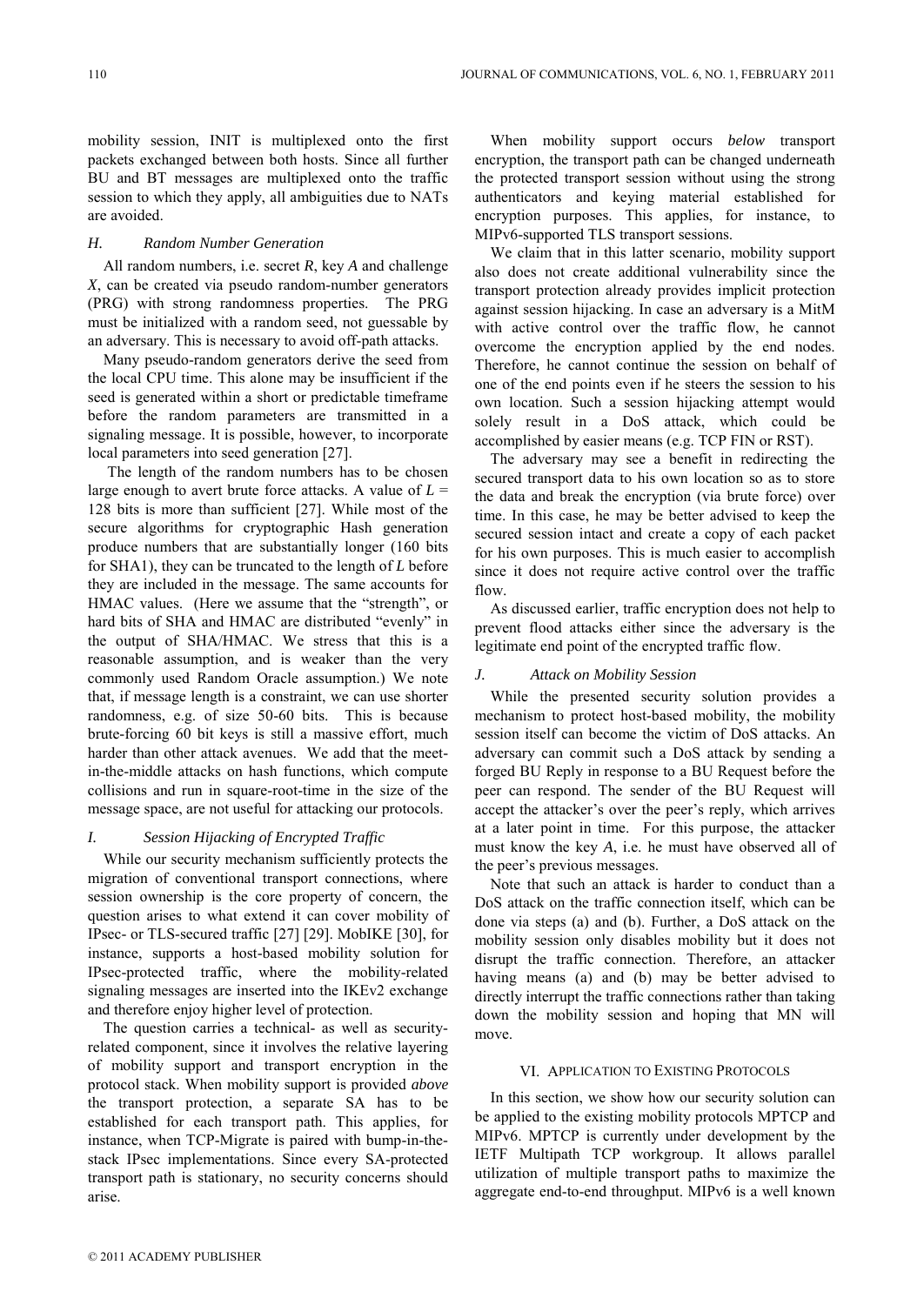

Figure 5. Session Hijacking using MPTCP

mobility protocol which incorporates host-based mobility features for the purpose of route optimization.

# *A. Securing MPTCP*

MPTCP operates on transport layer and is restricted to TCP transport protocol. From the application-layer's perspective, each MPTCP session appears as one streamoriented transport socket. Within the transport layer, MPTCP can support multiple TCP connections along different paths between host and peer. Each TCP connection is referred to as a subflow and supported by its own flow engine. On top of all subflows resides one aggregate flow engine that guarantees in-order delivery of data pertaining to the subflows. Obviously, both end hosts have to support the MPTCP protocol.

While data scheduling along multiple subflows and congestion control are unique to MPTCP, setup and tear down of subflows follow the same principles as for all host-based multi-homing protocols. From the security perspective, MPTCP can therefore be treated along the same lines.

MPTCP currently protects mobility messages using random numbers referred to as tokens. The tokens are chosen at the beginning of the MPTCP session and also serve as end point identifier across all subflows.

On hand of MPTCP, we want to demonstrate on how a passive on-path adversary can hijack a session using mobility messaging that is only token-secured. In this scenario, the adversary smoothly inserts himself into the session and ends up sustaining two independent sessions, one with each host. The steps are the following (Fig. 5):

- *1. The two hosts, H1 and H2, start a TCP session using SYN-ACK handshake, mutually announce their support for MPTCP (MP\_CAPABLE) and exchange respective tokens Tk1 and Tk2. The on-path adversary AT follows the MPTCP session setup and learns the tokens as well as the mapping between data- and subflow sequence numbers of both hosts.*
- *2. After session setup, the hosts exchange traffic.*
- *3. The adversary starts a TCP session with H2 pretending to be H1 and he introduces his own IP address (IPa) as the endpoint for a new subflow of the MPTCP session. For this purpose, he inserts the MP\_JOIN message as well as H2's token Tk2 into TCP SYN. H2 accepts since it recognizes Tk2.*
- *4. The adversary undergoes the same procedure with H1 using Tk1. This step can be done in parallel to step 3.*
- *5. The adversary terminates the existing subflow between H1 and H2 by sending a TCP FIN message to each host spoofing the corresponding peer's IP address.*
- *6. Since the direct TCP session between H1 and H2 has been discontinued, H1 and H2 continue communicating on the respective TCP connections with the adversary.*

MPTCP does not support an explicit routability test. According to the workgroup [\[31\],](#page-13-28) a flood attack is unlikely since the victim does not respond with ACKs to the packets of the flood, which sooner or later terminates the session. It is even more likely, that the victim sends a TCP RST when receiving packets from an unknown host.

Our security solution can be applied to MPTCP to mitigate its vulnerability to on-path attacks. For this

| <b>TABLE I.</b>                  |  |
|----------------------------------|--|
| <b>MESSAGE MAPPING FOR MPTCP</b> |  |

| <b>MPTCP</b>                        | <b>Security</b><br><b>Solution</b> | <b>Direction of flow</b>        |  |  |
|-------------------------------------|------------------------------------|---------------------------------|--|--|
| <b>SESSION INITIALIZATION</b>       |                                    |                                 |  |  |
| <b>MP-CAPABLE</b><br><b>SYN</b>     | <b>INIT REO</b>                    | $Host1 \rightarrow Host2$       |  |  |
| <b>MP-CAPABLE</b><br><b>SYN-ACK</b> | <b>INIT RSP</b>                    | $Host1 \leftarrow Host2$        |  |  |
| <b>FORWARD JOIN</b>                 |                                    |                                 |  |  |
| MP JOIN<br><b>SYN</b>               | <b>BU REO</b>                      | New subflow: $MN\rightarrow CN$ |  |  |
| MP JOIN<br><b>SYN-ACK</b>           | <b>BU RSP</b>                      | New subflow: $MN$ $\in$ CN      |  |  |
| <b>REVERSE JOIN</b>                 |                                    |                                 |  |  |
| ADD ADDRESS                         | <b>BU REO</b>                      | Old subflow: $MN\rightarrow CN$ |  |  |
| MP JOIN<br><b>SYN</b>               | <b>BT REO</b>                      | New subflow: $MN$ $\in$ CN      |  |  |
| MP JOIN<br><b>SYN-ACK</b>           | <b>BT RSP</b>                      | New subflow: $MN\rightarrow CN$ |  |  |
| (no message)<br><b>ACK</b>          | <b>BU RSP</b>                      | New subflow: $MN$ $\in$ CN      |  |  |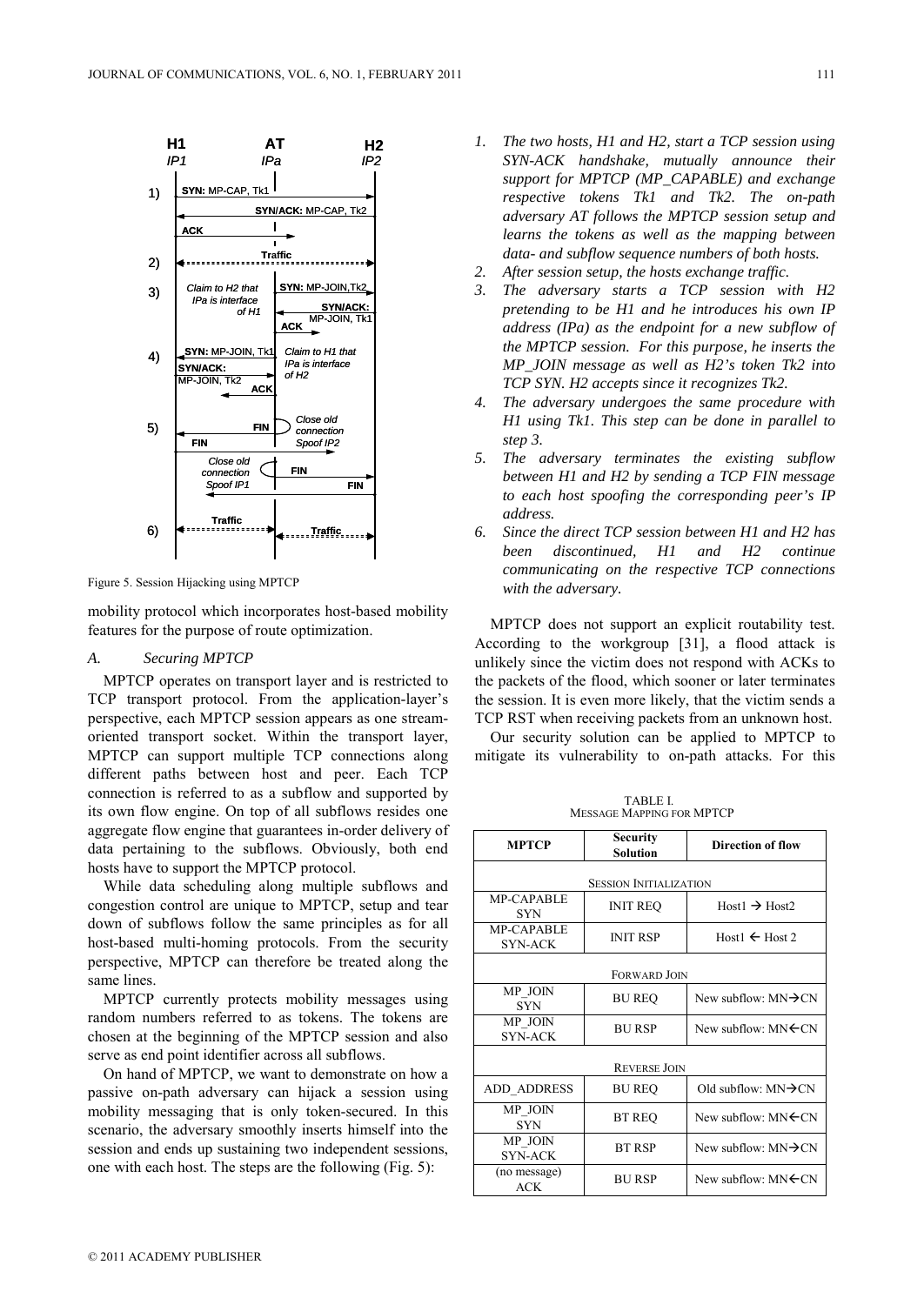

Figure 6. Current RRT procedure vs. proposed security solution for Molile IPv6.

purpose, the INIT exchange has to be mapped onto the MP\_CAPABLE exchange as shown in Table I.

The mapping of BU/BT-handshakes to MPTCP's mobility signaling depends on the specific manner of subflow establishment. In one scenario, the MN starts a TCP connection from its new IP address to CN and encloses the MP\_JOIN message into the SYN packet. In response, CN encloses the MP\_JOIN message into the SYN/ACK packet. For this scenario, the BU REQ maps onto MN's MP\_JOIN and the BU RSP to CN's response (Table. I). Note that this mapping does not contain the routability test.

MPTCP also permits subflow establishment in reverse direction. For this purpose, the MN sends its new IP address in an ADD\_ADDRESS message on an existing subflow to CN. Upon reception, CN initiates a TCP connection to MN's new IP address inserting MP\_JOIN onto SYN. MN responds with MP\_JOIN inserted onto SYN/ACK. This procedure permits subflow establishment when CN resides behind a firewall or NAT. The corresponding mapping to our security solution is also shown in Table I.

Based on these mapping scenarios, MPTCP has to insert the corresponding security parameters (*R*, Hash(*R*), *A*, *X* and HMAC) into the mobility messages. The presently used tokens can serve as *MID*s even though its usage needs to be changed slightly. Since signaling is multiplexed with data traffic, we do not see a problem in linking mobility- and traffic sessions.

Unfortunately, such an upgrade is not straightforward

since MPTCP uses TCP Options headers for signaling whose length is limited to 40B. Assuming that each security parameter (*R*, *A*, Hash(*R*), HMAC and *X*) cover 8B (= 64 bits), the BU REQ and BT REQ would use respective 24B and 32B. This is too large given that MPTCP- and TCP-specific control data have to be carried in this space as well. To overcome this constraint, MPTCP can resort to other means of signaling to hold the security-related parameters (in-payload or out-of-band).

#### *B. Securing Mobile IPv6*

While MIPv6 requires a global anchor referred to as home agent (HA), it also supports route-optimization (R/O), which allows traffic to be exchanged directly between hosts. In this case, MIPv6 still involves the HA for the mobility-related signaling handshake. This handshake applies methods of weak authentication, i.e. exchange of nonces and tokens as well as routability tests. While the handshake is rather complex, its security can be broken through eavesdropping and IP spoofing without the need for active control over the traffic flow. The attacker can further be transient since no securityrelated state is held on the end hosts to authenticate future mobility events.

It would be desirable to raise the security of MIPv6 to the level presented by our work. Two solutions, [\[5\]](#page-13-4) and [\[32\],](#page-13-29) have been proposed, which both use CGA. While these solutions meet our security requirements, they inflict a processing load at the end hosts, which is even larger than for the DH key exchange. CGA is further not compliant with managed configuration. Our security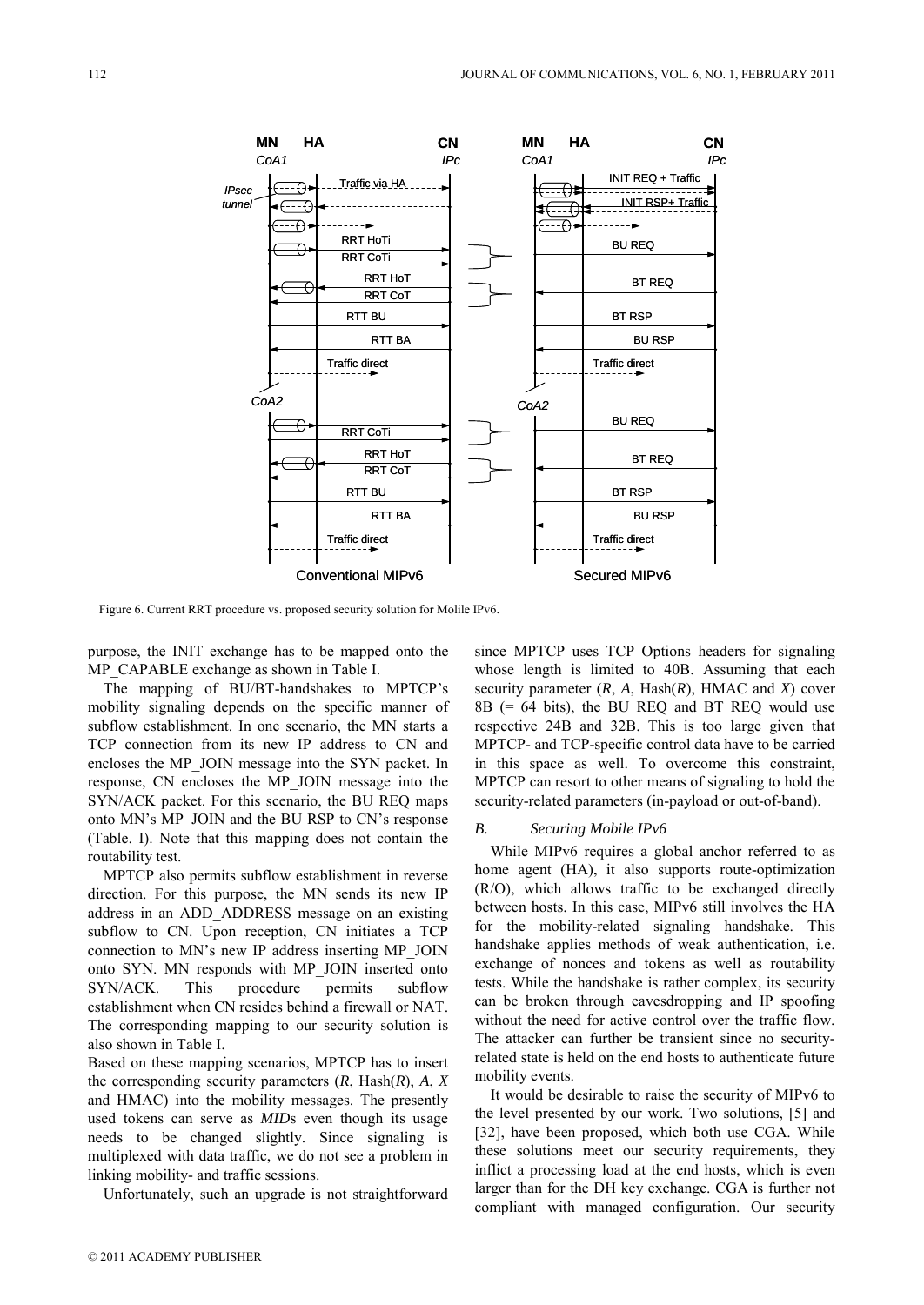| MIP <sub>v6</sub>                      | <b>Security</b><br><b>Solution</b> | <b>Direction of flow</b>                            |  |  |
|----------------------------------------|------------------------------------|-----------------------------------------------------|--|--|
| <b>SESSION INITIALIZATION</b>          |                                    |                                                     |  |  |
| (no message)<br>(first traffic packet) | <b>INIT REO</b>                    | Host $1 \rightarrow$ Host2<br>Direct path or via HA |  |  |
| (no message)<br>(first traffic packet) | <b>INIT RSP</b>                    | $Host1 \leftarrow Host2$<br>Direct path or via HA   |  |  |
| <b>ROUTE OPTIMIZATION</b>              |                                    |                                                     |  |  |
| HoTi<br>CoTi                           | <b>BU REO</b>                      | $MN \rightarrow CN$<br>Direct path or via HA        |  |  |
| HoT<br>CoT                             | <b>BT REO</b>                      | $MN \leftarrow CN$<br>Direct path                   |  |  |
| RTT BU                                 | <b>BT RSP</b>                      | $MN \rightarrow CN$<br>Direct path                  |  |  |
| RTT BA                                 | <b>BU RSP</b>                      | $MN \leftarrow CN$<br>Direct path or via HA         |  |  |

TABLE II. MESSAGE MAPPING FOR MOBILE IPV6

solution, in contrast, provides sufficient protection without these limitations.

In order to apply our solution, the concept of a mobility session between both hosts has to be introduced. One may be tempted to associate the route optimization state with the mobility session. This, however, leads to security problems since MIPv6 requires setup of transport connections *before* rather than *after* engaging into route optimization.

When the traffic session is started while MN resides in its home network, the HA is bypassed. In this case, the INIT handshake follows along the same lines as for hostbased mobility protocols discussed above. When the traffic session is started while MN roams, the INIT exchange must run through the HA. After the handshake has succeeded, MN can engage into R/O. In case it fails, MN has to assume that CN does not support the mobility protocol and uses the HA as a permanent anchor.

Since MIPv6 sends signaling messages on IP Extension Option headers, they can be multiplexed onto traffic data. The INIT exchange can therefore be conducted as part of the initial traffic packet exchange for UDP transport or the SYN/ACK connection setup procedure for TCP transport. This allows session establishment without invoking additional delay (Fig.6). Multiplexing signaling and traffic has advantages as discussed before.

When MIPv6 is supported by both hosts, R/O is enforced through the MIPv6 Return-Routability Test (RRT), which has the same security function as the combined BU/BT handshake. While both RRT and BU/BT are 4-way handshakes, the RRT demands some messages to be sent along two paths, i.e. the direct path and the path via HA, each holding different security parameters. The RTT therefore requires six messages rather than four.

Since the two-path signaling procedure serves security purposes, it can be simplified when applying our stronger security solution. The resulting mapping of messages is shown in Table II and in Fig. 6:

- The Home-Test-Init- and Care-of-Test-Init messages are replaced by the BU REQ, which can be sent along either of the two paths.
- The Home-Test and Care-of-Test replies are replaced by the BT REQ, which must be sent along the direct path.
- The "RTT Binding Update (BU)" message of MIPv6 is replaced by the BT RSP and sent along the direct path.
- The "RTT Binding Acknowledgement (BA)" message of MIPv6 is replaced by the BU RSP, which can be sent along either path.

While the mobility-related content of the messages stays the same, the security-related parameters, such as nonces, tokens and RTT HMACs, have to be replaced by the corresponding parameters (*R*, *A*, *X* etc.) of the presented security solution

Apart from improving protection, the security-related design modification changes the overall appearance of MIPv6: MN now appears to CN as a multi-homed host that simultaneously supports two addresses, the Home Address (HoA) and the Care-of Address (CoA). While the mobility session is established via MN's primary IP address (HoA), the BU/BT handshakes introduces MN's secondary IP address (CoA) to CN.

The MIPv6 modification also adds functionality: Since the BU handshake can run along either path, i.e. the direct path or the path via HA, the HA can serve as a relay in case the CN resides behind a firewall. The BT REQ sent by CN consequently hole-punches the firewall so that the BT RSP and MN's traffic can pass. This scenario therefore offers the same functionality as proposed by MPTCP in the reverse path-establishment feature.

While conventional MIPv6 solely permits route optimization, the modified design can also operate as a true host-based mobility protocol, i.e. without HAsupport for roaming mobiles. The HA can be flexibly inserted to support legacy hosts. MNs residing at their home network exercise INIT at session start and they know right away if they need to involve the HA in case they wish to roam. Roaming MNs, on the other hand, can establish sessions via HA to have a fallback anchor in case CN does not support the mobility protocol. The modified MIPv6 therefore supports a smooth migration path from network- to host-based mobility.

## VII.CONCLUSION

We presented a security solution for host-based mobility and multi-homing protocols, which combines methods of temporal separation, routability tests and secret/answer chains. We have shown that such methods, if designed properly, can sufficiently protect mobilityrelated signaling messages while keeping memory and processing requirements at the end nodes very low.

The presented security solution can be applied to